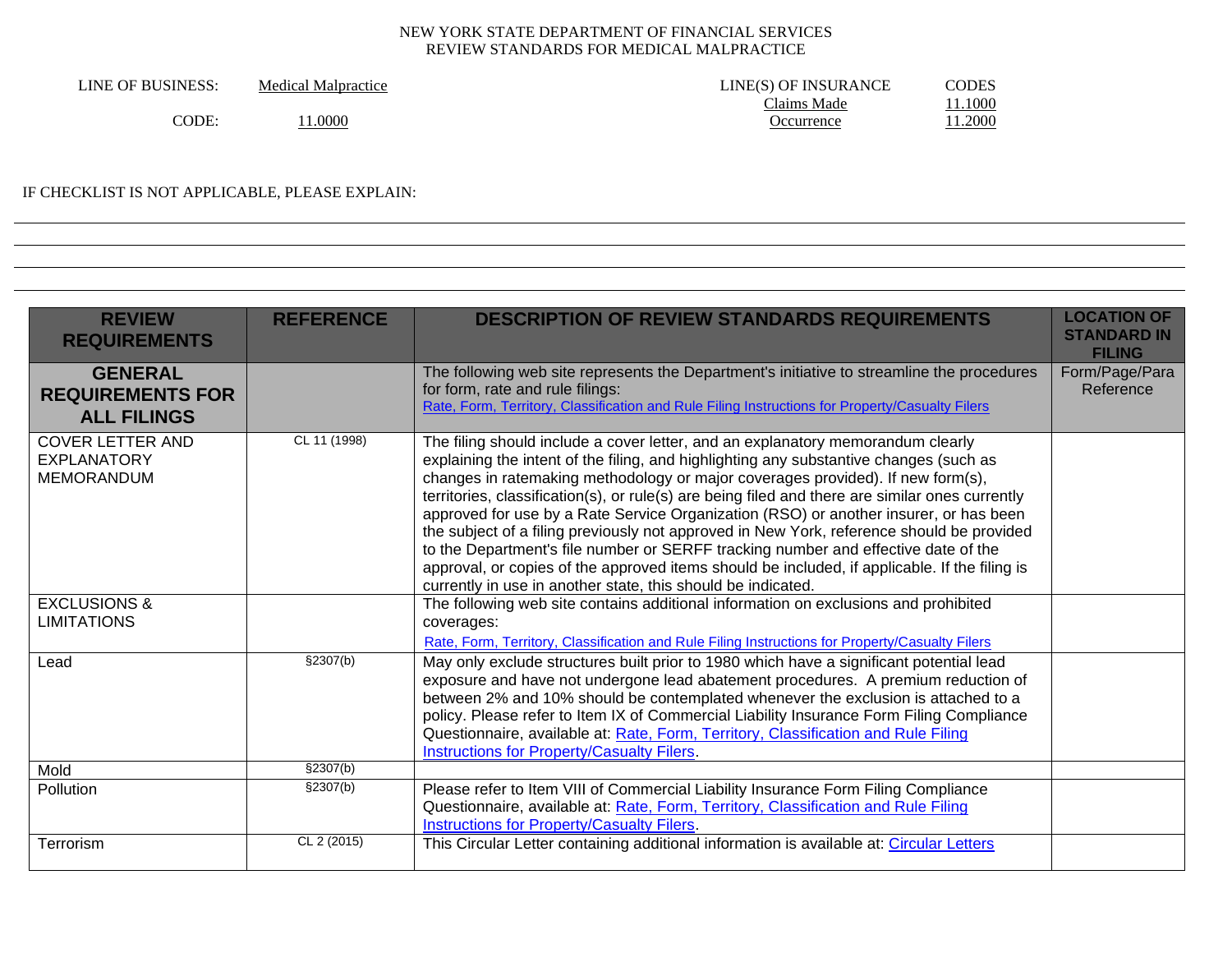| <b>REVIEW</b><br><b>REQUIREMENTS</b> | <b>REFERENCE</b> | DESCRIPTION OF REVIEW STANDARDS REQUIREMENTS | <b>LOCATION OF</b><br><b>STANDARD IN</b><br><b>FILING</b> |
|--------------------------------------|------------------|----------------------------------------------|-----------------------------------------------------------|
|                                      |                  |                                              |                                                           |

| Tobacco                       | \$2307(b)                          | Such exclusion should be limited to the deleterious health effects associated with the use          |  |
|-------------------------------|------------------------------------|-----------------------------------------------------------------------------------------------------|--|
|                               |                                    | of such products only. Please refer to Item I.O of Commercial Liability Insurance Form              |  |
|                               |                                    | Filing Compliance Questionnaire, available at: Rate, Form, Territory, Classification and            |  |
|                               |                                    | Rule Filing Instructions for Property/Casualty Filers.                                              |  |
| <b>FILING SUBMISSION</b>      | §2305 & §2307                      | An authorized insurer must obtain a "Special Risk License" prior to writing business in the         |  |
|                               | CL 19 (1992)<br>Supplement No 1 to | "Free Trade Zone". Such business shall be limited to a Special Risk defined as either a             |  |
|                               | CL 11(1998)                        | Class 1 risk or a Class 2 risk enumerated in the list contained in Regulation 86. Class 3           |  |
|                               |                                    | risk does not include Medical Malpractice Insurance. Although filing is not required, rates         |  |
|                               |                                    | and policy forms applied to special risks must still satisfy governing standards set forth in       |  |
|                               |                                    | the Insurance Law and regulations.                                                                  |  |
| Compliance Questionnaires,    | CL 11 (1998)                       | The optional "Speed to Market" filing procedures do not apply to Physicians & Surgeon's             |  |
| Forms and Optional "Speed     | Supplement No 3 to CL 11           | Medical Malpractice Liability Insurance. Please refer to the following web site for                 |  |
| to Market" Filing Procedures  | (1998)                             | additional information:                                                                             |  |
|                               |                                    | Rate, Form, Territory, Classification and Rule Filing Instructions for Property/Casualty Filers     |  |
| NO FILE OR FILING             | Article 63                         | An authorized insurer must obtain a "Special Risk License" prior to writing business in the         |  |
| <b>EXEMPTIONS</b>             | 11NYCRR16 (Reg. 86)                | "Free Trade Zone". Such business shall be limited to a Special Risk defined as either a             |  |
|                               |                                    | Class 1 risk or a Class 2 risk enumerated in the list contained in Regulation 86. Although          |  |
|                               |                                    | filing is not required, rates and policy forms applied to special risks must still satisfy          |  |
|                               |                                    | governing standards set forth in the Insurance Law and regulations.                                 |  |
| PROHIBITED COVERAGES          |                                    | While the Department does not have an exhaustive list, some examples of prohibited                  |  |
|                               |                                    | coverages include punitive damages and corporal punishment. Please refer to the                     |  |
|                               |                                    | following web site for additional information:                                                      |  |
|                               |                                    | Rate, Form, Territory, Classification and Rule Filing Instructions for Property/Casualty Filers     |  |
| <b>Assault and Battery</b>    | §2307(b)                           | Coverage for Assault and Battery is prohibited except for defense of person or property.            |  |
|                               |                                    | Please refer to Item I.A.1.c of Commercial Liability Insurance Form Filing Compliance               |  |
|                               |                                    | Questionnaire, available at: Rate, Form, Territory, Classification and Rule Filing                  |  |
|                               |                                    | <b>Instructions for Property/Casualty Filers</b>                                                    |  |
| Discrimination                | CL 6 (1994)                        | Coverage for discrimination may only be provided on vicarious basis or for disparate                |  |
|                               |                                    | impact.                                                                                             |  |
| <b>Indemnification Policy</b> | §3420                              | Is not permitted. Liability coverage must be provided on a pay on behalf basis. Please              |  |
|                               |                                    | refer to Item I.B.1 of Commercial Liability Insurance Form Filing Compliance                        |  |
|                               |                                    | Questionnaire, available at: Rate, Form, Territory, Classification and Rule Filing                  |  |
|                               |                                    | <b>Instructions for Property/Casualty Filers</b>                                                    |  |
| <b>Intentional Acts</b>       | \$2307(b)                          | May only be provided on vicarious basis or for disparate impact. Please refer to Item               |  |
|                               |                                    | I.A.1.b of Commercial Liability Insurance Form Filing Compliance Questionnaire, available           |  |
|                               |                                    | at: Rate, Form, Territory, Classification and Rule Filing Instructions for Property/Casualty Filers |  |
| Punitive or Exemplary         | CL 6 (1994)                        | Coverage for Punitive or Exemplary Damages is not permitted. Please refer to Item                   |  |
| Damages                       |                                    | I.A.1.a of Commercial Liability Insurance Form Filing Compliance Questionnaire, available           |  |
|                               |                                    | at: Rate, Form, Territory, Classification and Rule Filing Instructions for Property/Casualty Filers |  |
| <b>Sexual Harassment</b>      | \$2307(b)                          | Coverage should not be provided to any person who allegedly or actually: i) participates            |  |
| Coverage                      |                                    | in, ii) directs; or iii) knowingly allows any act of sexual misconduct.                             |  |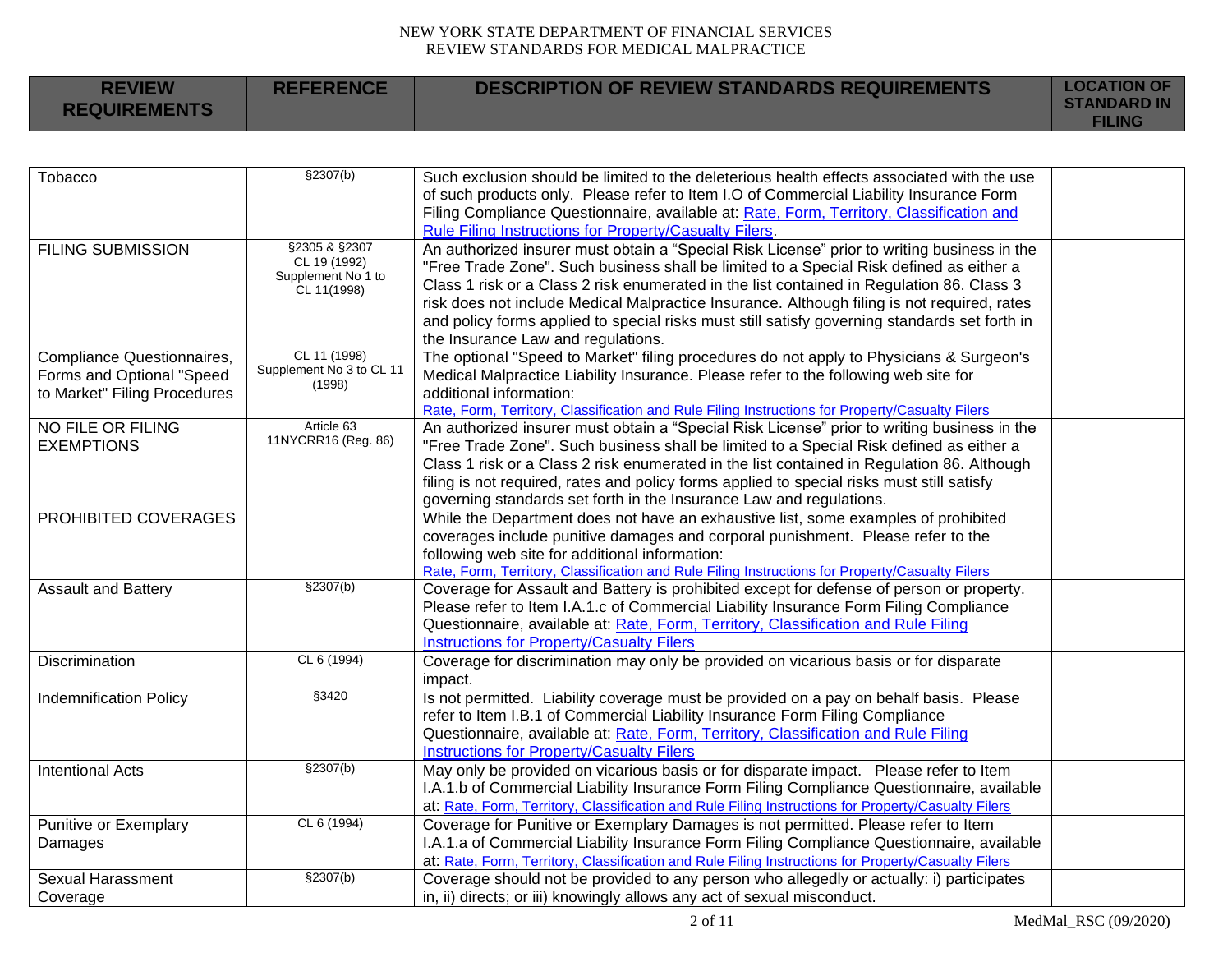| <b>REVIEW</b><br><b>REQUIREMENTS</b>      | <b>REFERENCE</b>                                                                                                                             | <b>DESCRIPTION OF REVIEW STANDARDS REQUIREMENTS</b>                                                                                                                                                                                                                                                                                                                                                                                                                                                                                                                                                                                                                                                                                                                                                                                      | <b>LOCATION OF</b><br><b>STANDARD IN</b><br><b>FILING</b> |
|-------------------------------------------|----------------------------------------------------------------------------------------------------------------------------------------------|------------------------------------------------------------------------------------------------------------------------------------------------------------------------------------------------------------------------------------------------------------------------------------------------------------------------------------------------------------------------------------------------------------------------------------------------------------------------------------------------------------------------------------------------------------------------------------------------------------------------------------------------------------------------------------------------------------------------------------------------------------------------------------------------------------------------------------------|-----------------------------------------------------------|
| SIDE BY SIDE<br><b>COMPARISON</b>         | CL 11 (1998)                                                                                                                                 | If the filing is a revision to existing form(s), territories, classification(s) or rule(s); Except for<br>simple, non-substantive changes, a side-by-side comparison of the form(s) or rule(s)<br>being proposed and those currently in use in New York, with all changes clearly marked<br>and explained in the company's cover letter or memorandum must be included. Revisions<br>to classifications and territories should include a comparison between those currently on<br>file (in New York) and those proposed, including relevant statistical data (experience) and<br>any rate or rate relativity effect. There should be a reference to the Department's<br>previous file number and/or a copy of the approval letter in which the current form(s),<br>territories, classification(s) or rule(s) were approved/acknowledged. |                                                           |
| <b>FORMS: POLICY</b><br><b>PROVISIONS</b> | §1113, §2307, §3105,<br>§3106, & §3420<br>11 NYCRR 86 (Reg. 95)<br>11NYCRR 71 (Reg. 107)<br>11 NYCRR 72 (Reg. 110)<br>11 NYCRR 73 (Reg. 121) | The following Compliance Questionnaire contains detailed information for making a<br>Medical Malpractice filing including required policy provisions, exclusions, prohibited<br>coverages, and standard language:<br>Commercial Liability Insurance Form Filing Compliance Questionnaire<br>available at:<br>Rate, Form, Territory, Classification and Rule Filing Instructions for Property/Casualty Filers                                                                                                                                                                                                                                                                                                                                                                                                                             | Form/Page/Para<br>Reference                               |
| <b>APPLICATIONS</b>                       |                                                                                                                                              |                                                                                                                                                                                                                                                                                                                                                                                                                                                                                                                                                                                                                                                                                                                                                                                                                                          |                                                           |
| Filing exemption                          | \$2307(b)                                                                                                                                    | Applications which do not become part of the policy are exempt from filing requirements.<br>Please refer to Item I.N.1 of Commercial Liability Insurance Form Filing Compliance<br>Questionnaire, available at: Rate, Form, Territory, Classification and Rule Filing<br><b>Instructions for Property/Casualty Filers</b>                                                                                                                                                                                                                                                                                                                                                                                                                                                                                                                |                                                           |
| <b>Fraud Warning Statement</b>            | \$403(d)<br>11NYCRR86.4 (Reg. 95)                                                                                                            | All applications must contain the prescribed fraud warning statement, which must be<br>incorporated immediately above the applicant's signature.                                                                                                                                                                                                                                                                                                                                                                                                                                                                                                                                                                                                                                                                                         |                                                           |
| <b>Claims-Made Disclosure</b><br>Notice   | 11NYCRR 73.7(a)<br>(Reg. 121)                                                                                                                | If a policy is a claims-made policy, the application must comply with the disclosure<br>requirements listed in Item II.a of Claims Made Policies Form Filing Compliance<br>Questionnaire, available at: Rate, Form, Territory, Classification and Rule Filing<br>Instructions for Property/Casualty Filers.                                                                                                                                                                                                                                                                                                                                                                                                                                                                                                                              |                                                           |
| Defense-within-limit<br><b>Disclosure</b> | 11NYCRR 71.5(a)<br>(Reg. 107)                                                                                                                | If a policy is a defense within limits policy, the application must comply with the disclosure<br>requirements listed in Item I.C of Defense-Within-Limits Form Filing Compliance<br>Questionnaire, available at: Rate, Form, Territory, Classification and Rule Filing<br>Instructions for Property/Casualty Filers. Note, however, most medical malpractice<br>insurance policies may not be written of a defense within limits basis.                                                                                                                                                                                                                                                                                                                                                                                                 |                                                           |
| <b>ARBITRATION</b>                        |                                                                                                                                              | Arbitration of disputes between an insured and the insurer may not be required.                                                                                                                                                                                                                                                                                                                                                                                                                                                                                                                                                                                                                                                                                                                                                          |                                                           |
| <b>BANKRUPTCY PROVISIONS</b>              |                                                                                                                                              |                                                                                                                                                                                                                                                                                                                                                                                                                                                                                                                                                                                                                                                                                                                                                                                                                                          |                                                           |
| Insolvency or bankruptcy<br>clause        | $\sqrt{3420(a)(1)}$                                                                                                                          | A policy must contain a statement indicating that the insolvency or bankruptcy of the<br>insured or the insured's estate does not relieve the obligations of the insurer. Please refer<br>to Item I.B.2 of Commercial Liability Insurance Form Filing Compliance Questionnaire,<br>available at: Rate, Form, Territory, Classification and Rule Filing Instructions for<br><b>Property/Casualty Filers</b>                                                                                                                                                                                                                                                                                                                                                                                                                               |                                                           |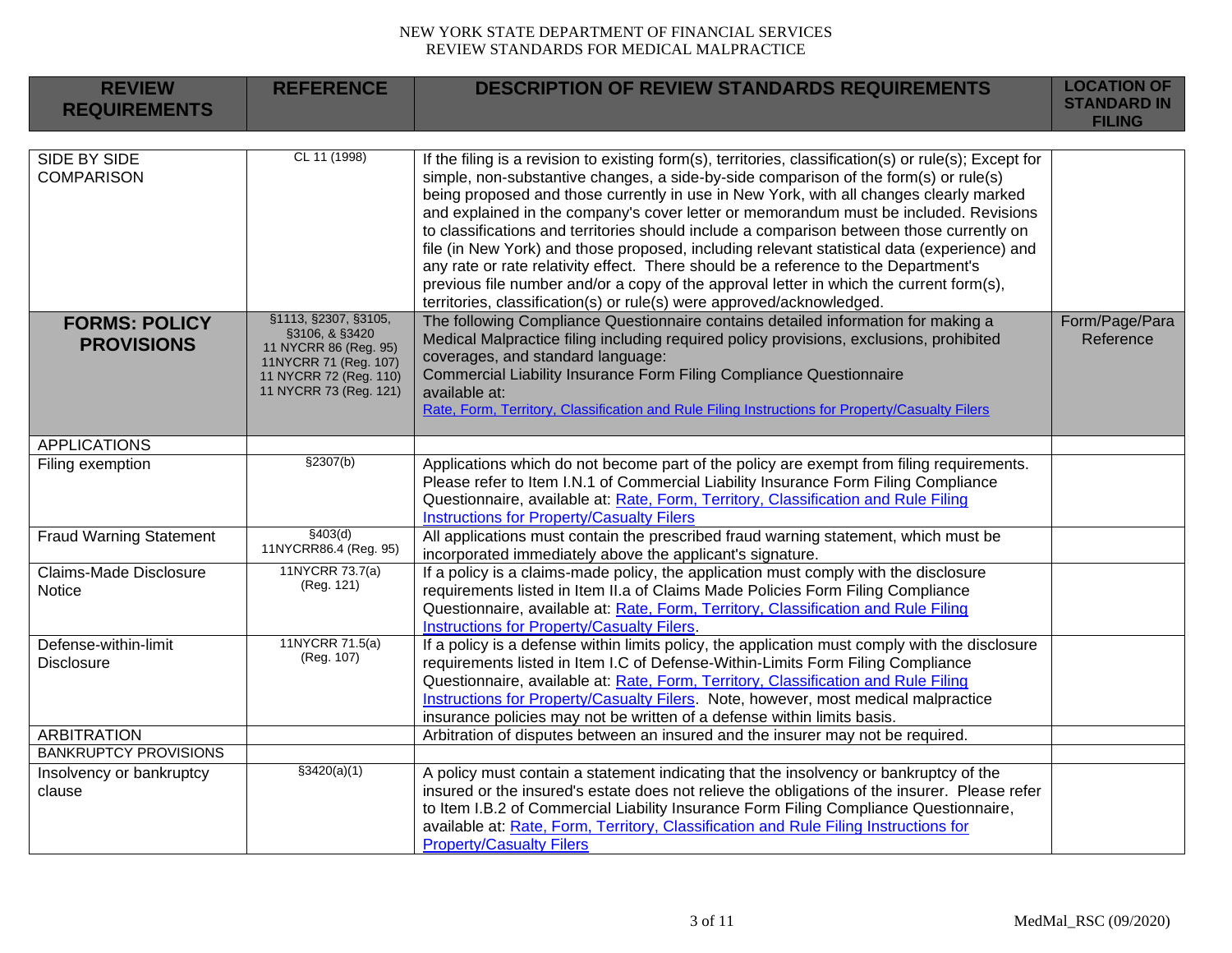| <b>REVIEW</b><br><b>REQUIREMENTS</b>             | <b>REFERENCE</b>                                                            | <b>DESCRIPTION OF REVIEW STANDARDS REQUIREMENTS</b>                                                                                                                                                                                                                                                                                                                                                                                                                                                                                                                                                                                                                                                      | <b>LOCATION OF</b><br><b>STANDARD IN</b><br><b>FILING</b> |
|--------------------------------------------------|-----------------------------------------------------------------------------|----------------------------------------------------------------------------------------------------------------------------------------------------------------------------------------------------------------------------------------------------------------------------------------------------------------------------------------------------------------------------------------------------------------------------------------------------------------------------------------------------------------------------------------------------------------------------------------------------------------------------------------------------------------------------------------------------------|-----------------------------------------------------------|
|                                                  |                                                                             |                                                                                                                                                                                                                                                                                                                                                                                                                                                                                                                                                                                                                                                                                                          |                                                           |
| <b>BLANK ENDORSEMENTS</b>                        |                                                                             | Not permitted since a blank endorsement may change policy provisions without the proper<br>approval by this Department. An exception may be made for a blank form if its usage is<br>apparent based on the title/language of the form itself (such as a change in address form).<br>Forms containing check boxes with a space for language to be added are considered<br>blank endorsements and are subject to these rules. Please refer to Item I.L of Commercial<br>Liability Insurance Form Filing Compliance Questionnaire, available at: Rate, Form,<br>Territory, Classification and Rule Filing Instructions for Property/Casualty Filers                                                         |                                                           |
| <b>CANCELLATION &amp; NON-</b><br><b>RENEWAL</b> | §3426<br>CL 14 (1986)<br>CL 11 (1989)<br>Supplement No 1 to CL 11<br>(1989) | The Cancellation & Nonrenewal provisions apply to all commercial risk policies including<br>policies issued or issued for delivery in New York covering risks with multi-state locations<br>where the insured is principally headquartered in New York or the policy provides that<br>New York Law will govern. Please refer to the Commercial Lines Cancellation and<br>Nonrenewal Form Filing Compliance Questionnaire for detailed cancellation and<br>nonrenewal requirements, available at:<br>Rate, Form, Territory, Classification and Rule Filing Instructions for Property/Casualty Filers                                                                                                      |                                                           |
| Notice of Cancellation                           | $§3426(b), (c), (h)(2), (g)$ &<br>(1)                                       | The cancellation provisions must comply with the statutory requirements for the content of<br>the notice (including loss information), proof of notice, special provisions, and time frame<br>for giving notice. Any notice which fails to include a provision required by Section 3426<br>shall not be an effective notice of cancellation. Notice must be mailed/delivered to the first<br>name insured and to the insured's authorized agent or broker. Please refer to Item I.A of<br>Commercial Lines Cancellation and Nonrenewal Form Filing Compliance Questionnaire,<br>available at: Rate, Form, Territory, Classification and Rule Filing Instructions for<br><b>Property/Casualty Filers.</b> |                                                           |
| Notice of Non Renewal                            | $§3426(e), (g), (h)(2)$ & (I)                                               | The nonrenewal provisions must comply with the statutory requirements for the content of<br>the notice (including loss information), proof of notice, special provisions, and time frame<br>for giving notice. Any notice which fails to include a provision required by Section 3426<br>shall not be an effective notice of nonrenewal. Notice must be mailed/delivered to the<br>first name insured and to the insured's authorized agent or broker. Please refer to Item I.B<br>of Commercial Lines Cancellation and Nonrenewal Form Filing Compliance<br>Questionnaire, available at: Rate, Form, Territory, Classification and Rule Filing<br>Instructions for Property/Casualty Filers.            |                                                           |
| <b>Required Policy Period</b>                    | $$3426(a)(2)$ & (d)(2)                                                      | A required policy period means a period of one year from the date as of which a covered<br>policy is renewed or first issued. A policy issued for less than one year must be in<br>compliance with statutory reasons outlined in §3426(d)(2). Please refer to Item II of<br>Commercial Lines Cancellation and Nonrenewal Form Filing Compliance Questionnaire,<br>available at: Rate, Form, Territory, Classification and Rule Filing Instructions for<br><b>Property/Casualty Filers.</b>                                                                                                                                                                                                               |                                                           |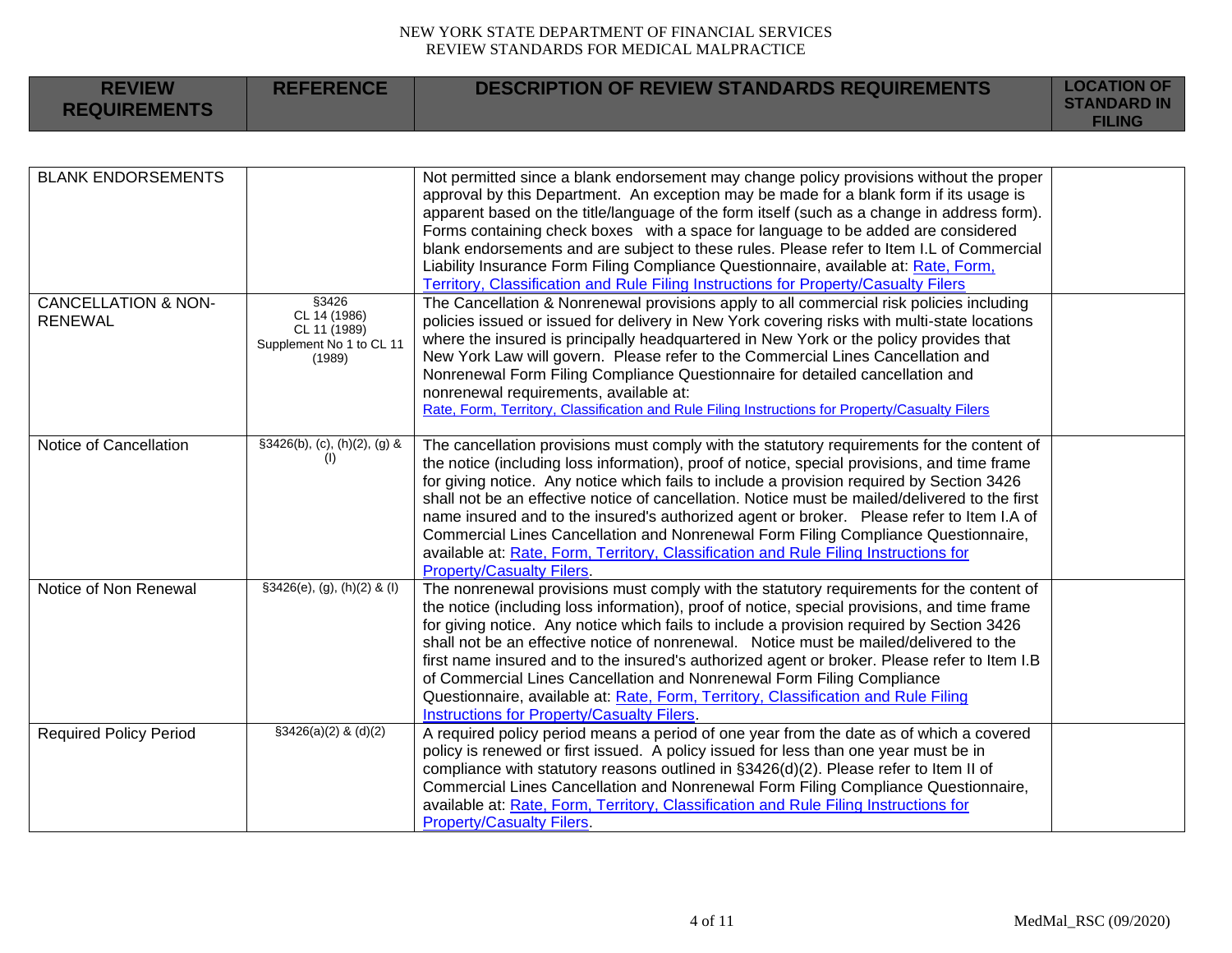| <b>REVIEW</b><br><b>REQUIREMENTS</b>    | <b>REFERENCE</b>                  | <b>DESCRIPTION OF REVIEW STANDARDS REQUIREMENTS</b>                                                                                                                                                                                                                                                                                                                                                                                                                                                                                                                                                                                                                                                           | <b>LOCATION OF</b><br><b>STANDARD IN</b><br><b>FILING</b> |
|-----------------------------------------|-----------------------------------|---------------------------------------------------------------------------------------------------------------------------------------------------------------------------------------------------------------------------------------------------------------------------------------------------------------------------------------------------------------------------------------------------------------------------------------------------------------------------------------------------------------------------------------------------------------------------------------------------------------------------------------------------------------------------------------------------------------|-----------------------------------------------------------|
|                                         |                                   |                                                                                                                                                                                                                                                                                                                                                                                                                                                                                                                                                                                                                                                                                                               |                                                           |
| Permissible Reasons for<br>Cancellation | \$3426(b), (c) & (h)              | A policy may be cancelled for any valid underwriting reason during the first 60 days a<br>policy is in force. After the first 60 days, reasons for cancellation are limited to statutory<br>references. Please refer to Item I.A. 2 of Commercial Lines Cancellation and Nonrenewal<br>Form Filing Compliance Questionnaire, available at: Rate, Form, Territory, Classification<br>and Rule Filing Instructions for Property/Casualty Filers.                                                                                                                                                                                                                                                                |                                                           |
| Permissible Reasons for<br>Non Renewal  | $$3426(e)$ & (h)                  | A valid underwriting reason must be specifically listed in notice. Please refer to<br>Commercial Lines Cancellation and Nonrenewal Form Filing Compliance Questionnaire,<br>available at: Rate, Form, Territory, Classification and Rule Filing Instructions for<br><b>Property/Casualty Filers.</b>                                                                                                                                                                                                                                                                                                                                                                                                          |                                                           |
| <b>Conditional Renewal</b>              | \$3426(e)(1)(B)                   | A conditional renewal notice is required for any change in the policy less favorable to the<br>policyholder. Such notice must contain the specific reason or reasons for conditional<br>renewal and must comply with the statutory requirements for the content of the notice<br>(including loss information), proof of notice, special provisions, and time frame for giving<br>notice. Please refer to Item I.B.2 and I.B.3 of Commercial Lines Cancellation and<br>Nonrenewal Form Filing Compliance Questionnaire, available at: Rate, Form, Territory,<br>Classification and Rule Filing Instructions for Property/Casualty Filers.                                                                      |                                                           |
| Policy Extension                        | \$3426(e)(6)                      | Aggregate Limit for expiring policy is increased in proportion to any policy extension as a<br>result of late notice. Please refer to Item II. 2 of Commercial Lines Cancellation and<br>Nonrenewal Form Filing Compliance Questionnaire, available at: Rate, Form, Territory,<br>Classification and Rule Filing Instructions for Property/Casualty Filers.                                                                                                                                                                                                                                                                                                                                                   |                                                           |
| Suspension                              | \$3426(m)                         | A suspension of coverage shall not be considered a cancellation of coverage                                                                                                                                                                                                                                                                                                                                                                                                                                                                                                                                                                                                                                   |                                                           |
| <b>CLAIMS MADE</b>                      | \$2307(b)<br>11NYCRR73 (Reg. 121) | The following Claims-Made Policies Form Filing Compliance Questionnaire contains<br>detailed information for making a Claims Made filing:<br>Claims Made Policies Form Filing Compliance Questionnaire, available at:<br>Rate, Form, Territory, Classification and Rule Filing Instructions for Property/Casualty<br><b>Filers</b>                                                                                                                                                                                                                                                                                                                                                                            |                                                           |
| <b>Types of Policies</b>                | 11NYCRR70 (Reg. 101)              | Insurers providing medical malpractice insurance to physicians must offer both<br>occurrence and claims-made policies.                                                                                                                                                                                                                                                                                                                                                                                                                                                                                                                                                                                        |                                                           |
| <b>DEFENSE</b>                          |                                   |                                                                                                                                                                                                                                                                                                                                                                                                                                                                                                                                                                                                                                                                                                               |                                                           |
| Duty to Defend                          |                                   | For policies that provide for the duty to defend. A defense must be provided even if<br>allegations are groundless, false or fraudulent. A complete defense must be provided for<br>a claim, which involves both covered and noncovered allegations, and no allocation of<br>defense costs is permitted. Additionally, provision must be made for the orderly transfer<br>of defense duties when the limit of liability is used up in the payment of judgments or<br>settlements. Please refer to Item I.C of Commercial Liability Insurance Form Filing<br>Compliance Questionnaire, available at: Rate, Form, Territory, Classification and Rule<br><b>Filing Instructions for Property/Casualty Filers</b> |                                                           |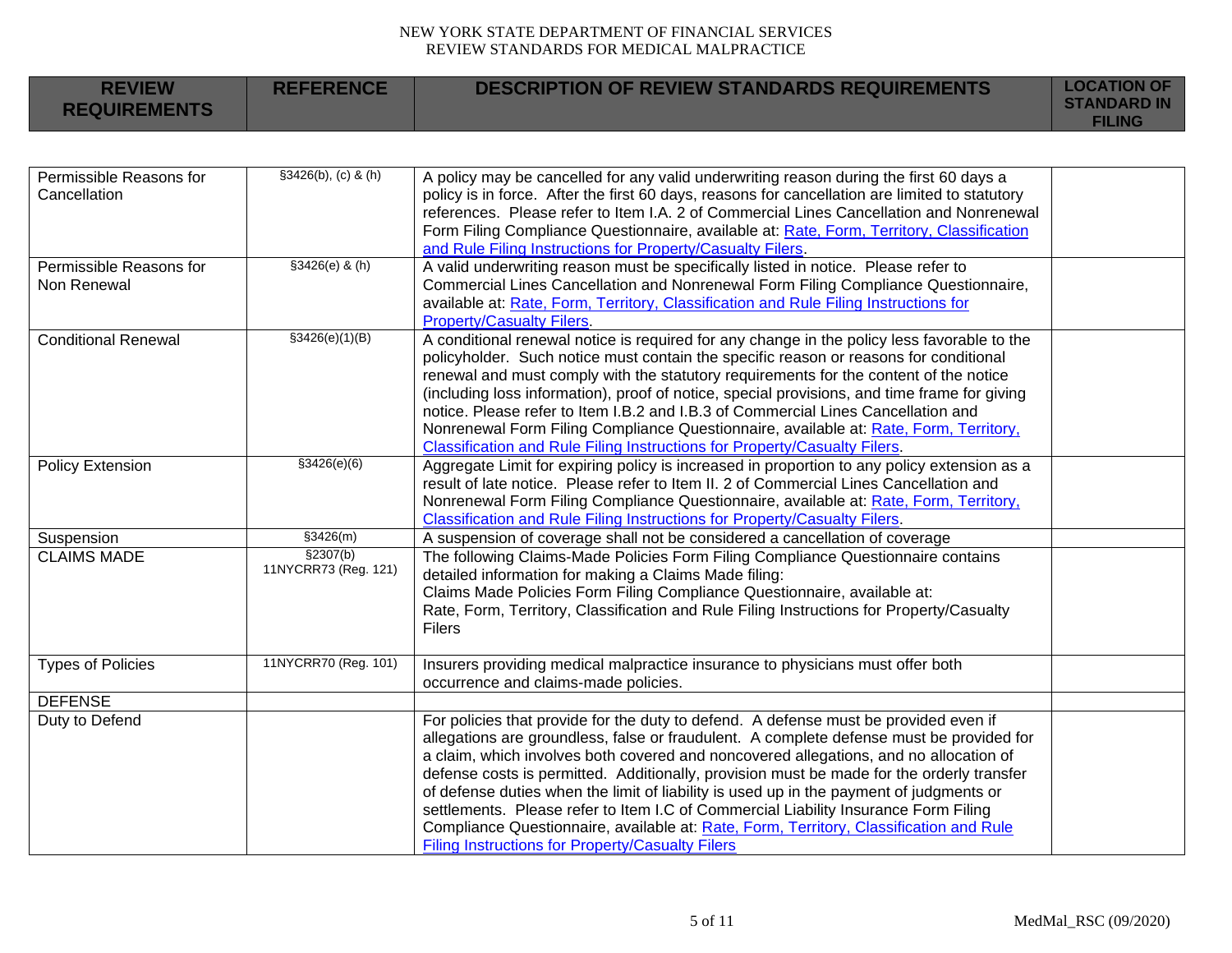| <b>REVIEW</b><br><b>REQUIREMENTS</b> | <b>REFERENCE</b>                              | <b>DESCRIPTION OF REVIEW STANDARDS REQUIREMENTS</b>                                                                                                                                                                                                                                                                                                                                                                                                                                                                                                                                                                                                                                                                       | <b>LOCATION OF</b><br><b>STANDARD IN</b><br><b>FILING</b> |
|--------------------------------------|-----------------------------------------------|---------------------------------------------------------------------------------------------------------------------------------------------------------------------------------------------------------------------------------------------------------------------------------------------------------------------------------------------------------------------------------------------------------------------------------------------------------------------------------------------------------------------------------------------------------------------------------------------------------------------------------------------------------------------------------------------------------------------------|-----------------------------------------------------------|
|                                      |                                               |                                                                                                                                                                                                                                                                                                                                                                                                                                                                                                                                                                                                                                                                                                                           |                                                           |
| Defense-Within-Limits                | 11NYCRR 71 (Reg. 107)                         | Most medical malpractice insurance policies may not be written of a defense within limits<br>basis. Please refer to Regulation 107 for the eligible lines of business and the following<br>Compliance Questionnaire for the minimum provisions, disclosure requirements, and<br>limitations of coverage:<br>Defense-Within-Limits Form Filing Compliance Questionnaire available at:<br>Rate, Form, Territory, Classification and Rule Filing Instructions for Property/Casualty Filers                                                                                                                                                                                                                                   |                                                           |
| Legal Services Insurance             | §1113(a)(29) & §1116<br>11NYCRR262 (Reg. 162) | Legal Services Insurance means insurance providing legal services or reimbursement of<br>the cost of legal services. (Please note that pursuant to Section 262.10(d) of Department<br>Regulation 161, when legal services insurance is written as part of a liability policy, it shall<br>be written on a "pay on behalf" basis, except for a policy of directors and officers<br>insurance, which may be written on an "indemnification" basis.) Please refer to the<br>Compliance Questionnaire LEGAL for additional requirements:<br>Legal Services Insurance Form Filing Compliance Questionnaire<br>available at:<br>Rate, Form, Territory, Classification and Rule Filing Instructions for Property/Casualty Filers |                                                           |
| <b>DEFINITIONS</b>                   |                                               |                                                                                                                                                                                                                                                                                                                                                                                                                                                                                                                                                                                                                                                                                                                           |                                                           |
| <b>Bodily Injury</b>                 |                                               | If the policy covers Bodily Injury, and that definition does not include mental anguish that<br>results from a wrongful act, some form of rate relief must be given. Please refer to Item<br>I.E of Commercial Liability Insurance Form Filing Compliance Questionnaire, available at:<br>Rate, Form, Territory, Classification and Rule Filing Instructions for Property/Casualty Filers                                                                                                                                                                                                                                                                                                                                 |                                                           |
| Loading & Unloading                  | \$2307(b)                                     | The term "Loading & Unloading" must remain undefined. Please refer to Item I.J of<br>Commercial Liability Insurance Form Filing Compliance Questionnaire, available at: Rate,<br>Form, Territory, Classification and Rule Filing Instructions for Property/Casualty Filers                                                                                                                                                                                                                                                                                                                                                                                                                                                |                                                           |
| Personal Injury                      | \$1113(a)(13)                                 | If the policy provides coverage for Personal Injury, such policy must include the provisions<br>of §1113(a)(13). Please refer to Item I.d of Commercial Liability Insurance Form Filing<br>Compliance Questionnaire, available at: Rate, Form, Territory, Classification and Rule<br><b>Filing Instructions for Property/Casualty Filers</b>                                                                                                                                                                                                                                                                                                                                                                              |                                                           |
| <b>EXCESS COVERAGE</b>               |                                               | 1) If the self-insured retention is \$10,000 or greater, the consent of the insured to settle a<br>claim is required for claims falling within the self-insured retention; 2) the insured should<br>have the right to select counsel for claims within the self-insured retention; 3) the<br>company cannot require an insured to contract with a particular claims adjustment<br>service; 4) For the above items, endorsements must be attached to the policy indicating<br>the policyholder understands and consents to the requirements.                                                                                                                                                                               |                                                           |
| <b>FORMS MISCELLANEOUS</b>           |                                               |                                                                                                                                                                                                                                                                                                                                                                                                                                                                                                                                                                                                                                                                                                                           |                                                           |
| <b>Numbered Forms</b>                | \$2307(b)                                     | All policy forms and endorsements filed with the Department must include an identification<br>number. Please refer to Item I.M of Commercial Liability Insurance Form Filing<br>Compliance Questionnaire, available at: Rate, Form, Territory, Classification and Rule<br><b>Filing Instructions for Property/Casualty Filers</b>                                                                                                                                                                                                                                                                                                                                                                                         |                                                           |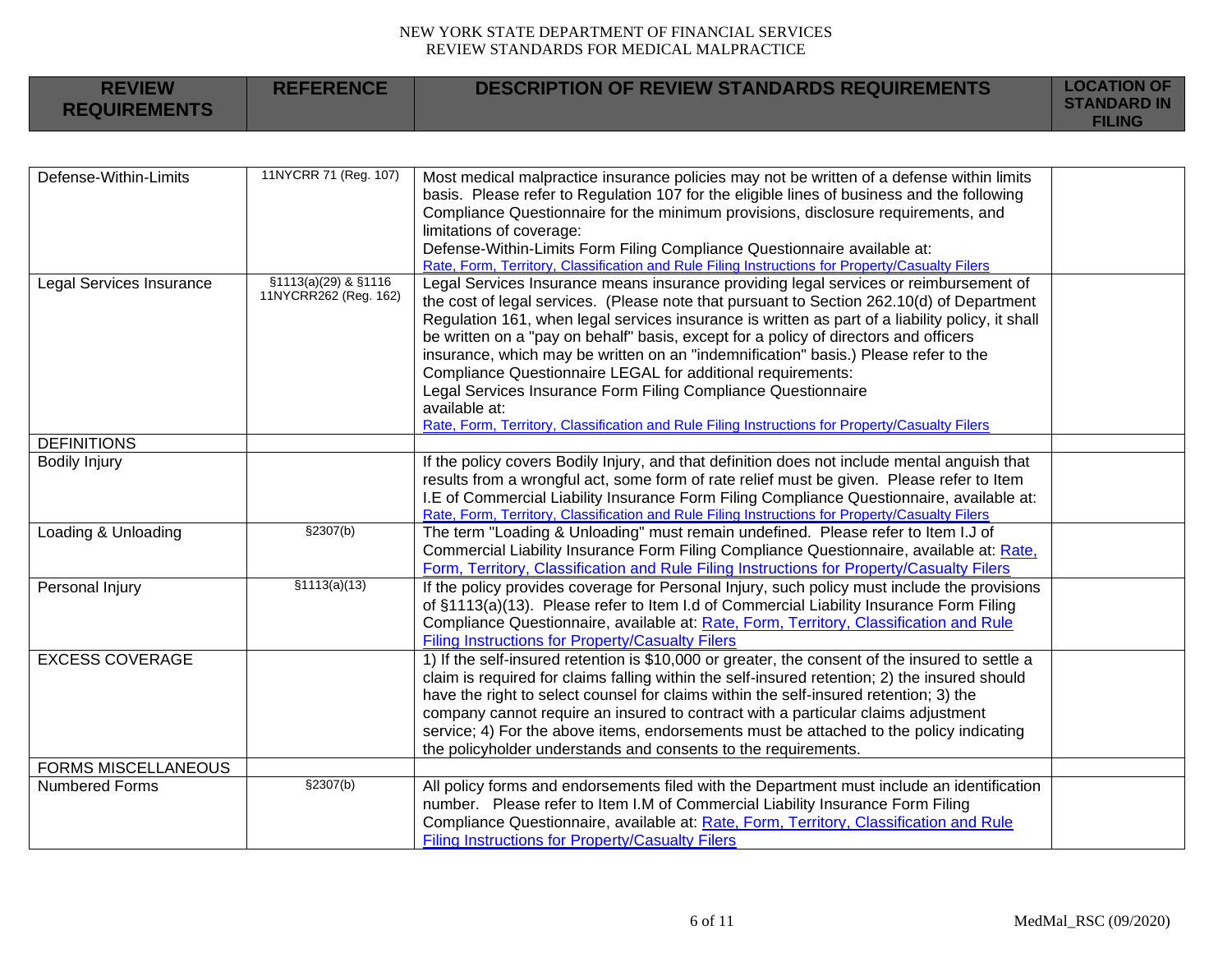**REFERENCE DESCRIPTION OF REVIEW STANDARDS REQUIREMENTS LOCATION OF** 

**REVIEW** 

| <b>KEVIEW</b><br><b>REQUIREMENTS</b> | REFERENCE                                               | DESCRIPTION OF REVIEW STANDARDS REQUIREMENTS                                                                                                                                                                                                                                                                                                                                                                                                                                                                                                                                                                                                                                                                    | LUUN I UN UI<br><b>STANDARD IN</b><br><b>FILING</b> |
|--------------------------------------|---------------------------------------------------------|-----------------------------------------------------------------------------------------------------------------------------------------------------------------------------------------------------------------------------------------------------------------------------------------------------------------------------------------------------------------------------------------------------------------------------------------------------------------------------------------------------------------------------------------------------------------------------------------------------------------------------------------------------------------------------------------------------------------|-----------------------------------------------------|
|                                      |                                                         |                                                                                                                                                                                                                                                                                                                                                                                                                                                                                                                                                                                                                                                                                                                 |                                                     |
| <b>Unlicensed Companies</b>          | \$2307(b)                                               | All policy forms and endorsements filed with the Department may only include the names<br>of insurers licensed in the State of New York. Please refer to Item I.K of Commercial<br>Liability Insurance Form Filing Compliance Questionnaire, available at: Rate, Form,<br>Territory, Classification and Rule Filing Instructions for Property/Casualty Filers                                                                                                                                                                                                                                                                                                                                                   |                                                     |
| <b>FICTITIOUS GROUPS</b>             | §3435<br>11NYCRR301 (Reg. 134)<br>11NYCRR153 (Reg. 135) | The provisions of §3435 and Regulations 134 and 135 do not permit fictitious groups.<br>The issuance of group property & casualty insurance is limited to either not-for-profit or<br>municipality insureds, or purchasing groups formed under the Federal Liability Risk<br>Retention Act of 1986 or quasi-group policies through a mass merchandising, safety<br>group or similar program, in connection with State law or a Federal purchasing group.                                                                                                                                                                                                                                                        |                                                     |
| <b>GROUP POLICIES</b>                | §3435<br>11NYCRR301 (Reg. 134)<br>11NYCRR153 (Reg. 135) | The provisions of §3435 and Regulations 134 and 135 do not permit fictitious groups.<br>The issuance of group property & casualty insurance is limited to either not-for-profit or<br>municipality insureds, or purchasing groups formed under the Federal Liability Risk<br>Retention Act of 1986 or quasi-group policies through a mass merchandising, safety<br>group or similar program, in connection with State law or a Federal purchasing group.<br>Group policies must comply with the provisions of Regulations 134 & 135 including the<br>following: general requirements, group policy minimum standards, premium collection and<br>payment, dividend plans and form and rate filings requirements. |                                                     |
| <b>LIMITS</b>                        |                                                         |                                                                                                                                                                                                                                                                                                                                                                                                                                                                                                                                                                                                                                                                                                                 |                                                     |
| <b>Policy Limits</b>                 |                                                         |                                                                                                                                                                                                                                                                                                                                                                                                                                                                                                                                                                                                                                                                                                                 |                                                     |
| <b>Sublimits</b>                     |                                                         | If there are sublimits the policy should highlight that fact, and if the policy is written on a<br>Defense Within Limit basis the sublimit cannot be less than the minimum limit required for<br>policies written on that basis.                                                                                                                                                                                                                                                                                                                                                                                                                                                                                |                                                     |
| <b>LOSS SETTLEMENT</b>               |                                                         |                                                                                                                                                                                                                                                                                                                                                                                                                                                                                                                                                                                                                                                                                                                 |                                                     |
| <b>Action Against Company</b>        | §3420(a)(2) & §3420(b)                                  | If judgment against an insured is not satisfied within 30 days, an action can be brought<br>against an insurer. Furthermore, the judgment clause may not include the requirement<br>that judgment be "final" or obtained "after actual trial." Please refer to Item I.B of<br>Commercial Liability Insurance Form Filing Compliance Questionnaire, available at: Rate.<br>Form, Territory, Classification and Rule Filing Instructions for Property/Casualty Filers                                                                                                                                                                                                                                             |                                                     |
| <b>After Market Parts</b>            |                                                         |                                                                                                                                                                                                                                                                                                                                                                                                                                                                                                                                                                                                                                                                                                                 |                                                     |
|                                      |                                                         |                                                                                                                                                                                                                                                                                                                                                                                                                                                                                                                                                                                                                                                                                                                 |                                                     |
| <b>Deductibles</b>                   | 11NYCRR71 (Reg. 107)                                    | If deductible is applied against defense costs, policy must comply with Reg. 107. Note,<br>however, most medical malpractice insurance policies may not be written of a defense<br>within limits basis.                                                                                                                                                                                                                                                                                                                                                                                                                                                                                                         |                                                     |
| <b>Loss Valuations</b>               |                                                         |                                                                                                                                                                                                                                                                                                                                                                                                                                                                                                                                                                                                                                                                                                                 |                                                     |
| Notification of Claim                | $$3420(a)(3)$ &(4)                                      | The policy must contain a provision permitting notice of claim to be given to the<br>company's agent. Furthermore, the policy must also contain a provision that late notice<br>will not invalidate a claim if it was not reasonably possible to give notice sooner, and<br>notice was given as soon as possible. Please refer to Paragraph I.B of Commercial<br>Liability Insurance Form Filing Compliance Questionnaire, available at: Rate, Form,<br>Territory, Classification and Rule Filing Instructions for Property/Casualty Filers                                                                                                                                                                     |                                                     |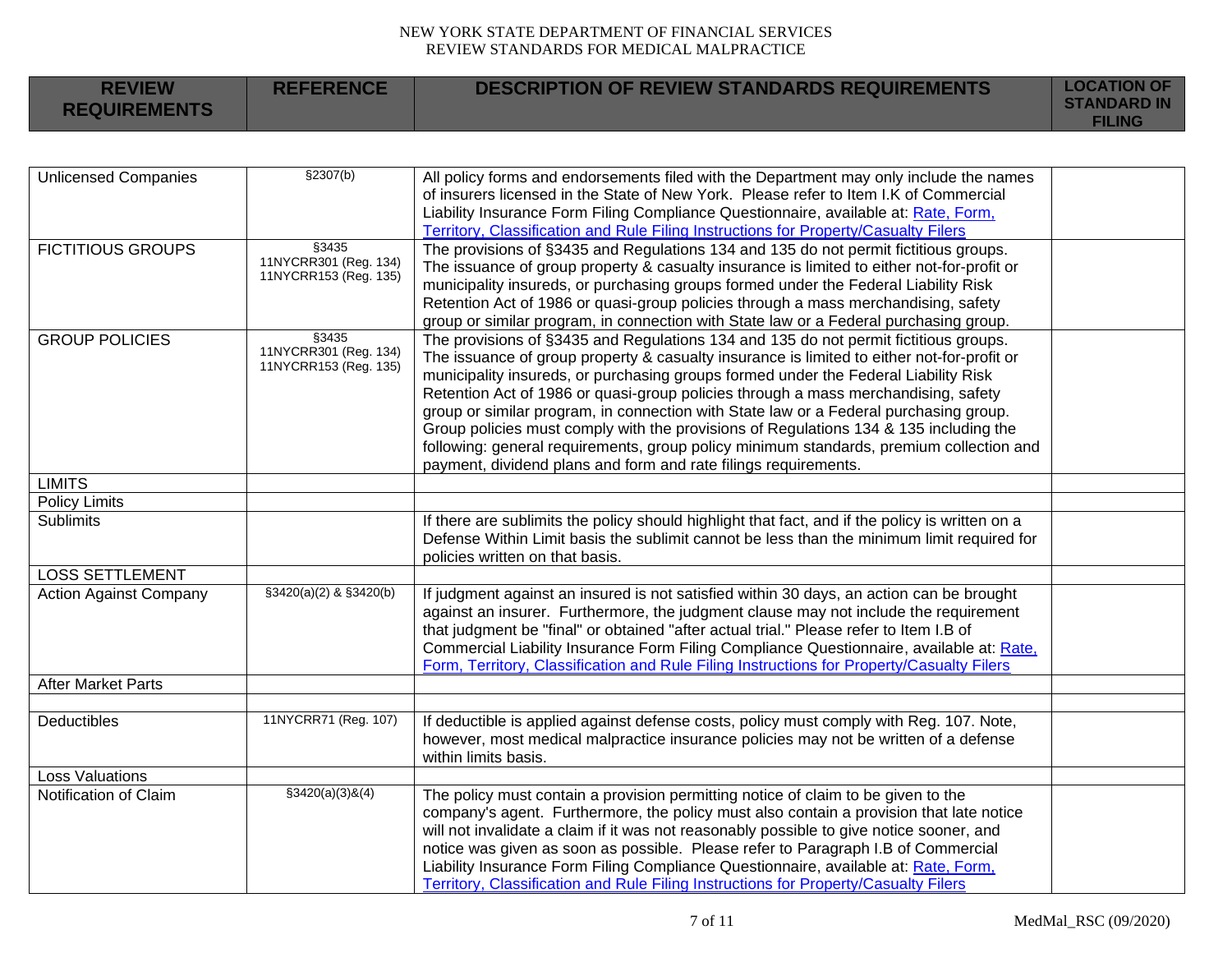| <b>REVIEW</b><br><b>REQUIREMENTS</b>                         | <b>REFERENCE</b>             | <b>DESCRIPTION OF REVIEW STANDARDS REQUIREMENTS</b>                                                                                                                                                                                                                                                                                                                                                                                                                                                                                      | <b>LOCATION OF</b><br><b>STANDARD IN</b><br><b>FILING</b> |
|--------------------------------------------------------------|------------------------------|------------------------------------------------------------------------------------------------------------------------------------------------------------------------------------------------------------------------------------------------------------------------------------------------------------------------------------------------------------------------------------------------------------------------------------------------------------------------------------------------------------------------------------------|-----------------------------------------------------------|
|                                                              |                              |                                                                                                                                                                                                                                                                                                                                                                                                                                                                                                                                          |                                                           |
| <b>OTHER INSURANCE</b>                                       | §2303                        | Policy provisions which indicate that in the event an occurrence is covered by more than<br>one policy issued by an insurer or its affiliates, only the highest limit of liability among all<br>policies will apply to the claim, are not permitted. Please refer to Item I.I of Commercial<br>Liability Insurance Form Filing Compliance Questionnaire, available at: Rate, Form,<br>Territory, Classification and Rule Filing Instructions for Property/Casualty Filers                                                                |                                                           |
| PARTICIPATING POLICIES                                       | §4106                        | A participating policy provision is not required. However, when the provision is included,<br>the board of directors may make reasonable classifications of policies in order to issue<br>payment of dividends. Such classifications must be filed for approval and be fair and not<br>unfairly discriminatory.                                                                                                                                                                                                                          |                                                           |
| PREMIUM AUDIT                                                | 11 NYCRR161.10<br>(Reg. 129) | Audit to determine the final premium must be conducted within 180 days after expiration<br>of the policy and such audit requirement may only be waived for reasons specified in the<br>regulation.                                                                                                                                                                                                                                                                                                                                       |                                                           |
| PRIOR ACT COVERAGE<br><b>FOR OCCURRENCE</b><br><b>POLICY</b> |                              | It is only permitted to be written if 1) No coverage for known claims, 2) Provided only to<br>insureds switching from claims-made policy and is not available to an insured with an<br>uninsured prior acts exposure, 3) Once purchased, must survive termination of the<br>occurrence policy.                                                                                                                                                                                                                                           |                                                           |
| <b>VICARIOUS LIABILITY</b>                                   | CL 6 (1994)                  | The Department permits coverage for claims of vicarious liability regardless of whether<br>the underlying wrong is intentional or not.                                                                                                                                                                                                                                                                                                                                                                                                   |                                                           |
| <b>VOIDANCE</b>                                              | §3105 & §3106                | May not void a policy unless the misrepresentation is material. No misrepresentation<br>shall be deemed material unless knowledge by the insurer of the facts misrepresented<br>would have led to a refusal by the insurer to make such contract. Please refer to Item I.H<br>of Commercial Liability Insurance Form Filing Compliance Questionnaire, available at:<br>Rate, Form, Territory, Classification and Rule Filing Instructions for Property/Casualty Filers                                                                   |                                                           |
| <b>WARRANTIES</b>                                            | §3106                        | A breach of warranty shall not void a policy unless the breach of warranty is material.                                                                                                                                                                                                                                                                                                                                                                                                                                                  |                                                           |
| <b>WORLDWIDE COVERAGE</b>                                    |                              | If a policy provides for a duty to defend, in provisions where the company states it has no<br>duty to defend suits brought in foreign countries, the company must state the specific<br>reasons why it does not wish to defend (i.e. if the insurer lacks the expertise to defend in<br>the foreign country, or if the insurer is not permitted by law to defend in such foreign<br>country.) In such situations, the policy must specify that the insurer must reimburse the<br>insured for the defense expenses the insured incurred. |                                                           |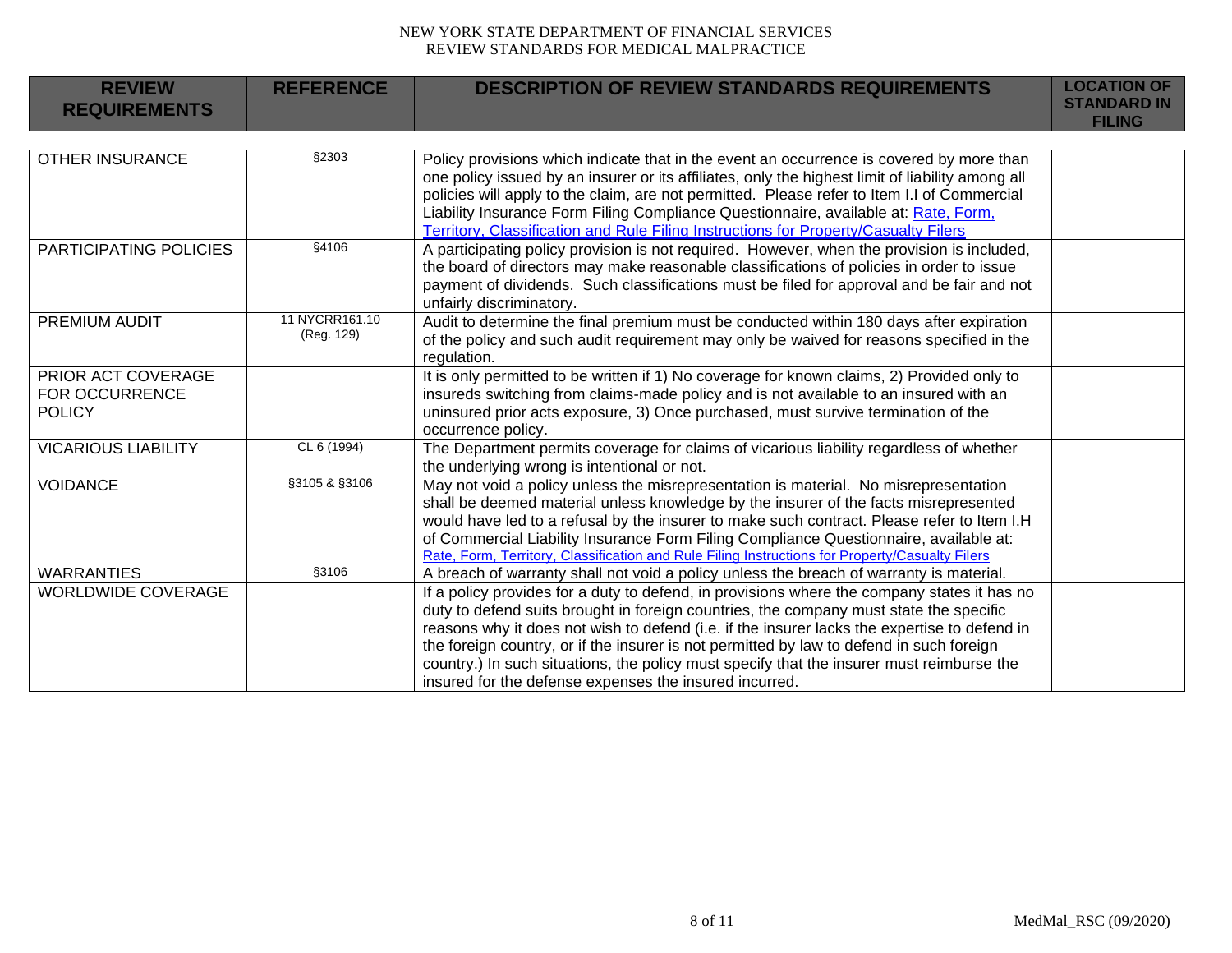| <b>REVIEW</b><br><b>REQUIREMENTS</b>                                                | <b>REFERENCE</b>                                                             | <b>DESCRIPTION OF REVIEW STANDARDS REQUIREMENTS</b>                                                                                                                                                                                                                                                                                                                                                                                                                                                                                                                                                                                                                                                                                                                                                                                                                                                               | <b>LOCATION OF</b><br><b>STANDARD IN</b><br><b>FILING</b> |
|-------------------------------------------------------------------------------------|------------------------------------------------------------------------------|-------------------------------------------------------------------------------------------------------------------------------------------------------------------------------------------------------------------------------------------------------------------------------------------------------------------------------------------------------------------------------------------------------------------------------------------------------------------------------------------------------------------------------------------------------------------------------------------------------------------------------------------------------------------------------------------------------------------------------------------------------------------------------------------------------------------------------------------------------------------------------------------------------------------|-----------------------------------------------------------|
|                                                                                     |                                                                              |                                                                                                                                                                                                                                                                                                                                                                                                                                                                                                                                                                                                                                                                                                                                                                                                                                                                                                                   |                                                           |
| <b>RATES &amp; RATING</b><br><b>PLANS</b>                                           | §2304 & §2344<br>11NYCRR161 (Reg. 129)<br>Supplement No 4 to CL 11<br>(1998) | All rates, rating plans, and rating rules filings must be submitted in accordance with the<br>instructions of Supplement No. 4 to Circular Letter 11 (1998) which outlines the new<br>mandatory filing procedures effective September 16, 2002. These procedures contain the<br>minimum required information that must accompany all rate, rating plan, and rating rule<br>filings. Rate filings must include appropriate supporting information as outlined in the<br>Rate Filing Sequence Checklist. Please note the relevant requirements contained in<br>Section 2304 of the New York Insurance Law. For commercial lines filings subject to flex-<br>rating under Section 2344, please also refer to Regulation 129 (11 NYCRR 161). Please<br>refer to the following web site for additional information:<br>Rate, Form, Territory, Classification and Rule Filing Instructions for Property/Casualty Filers | Form/Page/Para<br>Reference                               |
| <b>ADOPTIONS OF RATE</b><br><b>SERVICE</b><br>ORGANIZATIONS (RSO)<br><b>FILINGS</b> |                                                                              |                                                                                                                                                                                                                                                                                                                                                                                                                                                                                                                                                                                                                                                                                                                                                                                                                                                                                                                   |                                                           |
| Me Too Filings                                                                      | §2306<br>11 NYCRR 161.7<br>(Reg. 129)                                        | The insurer may discharge its rate filing obligation by giving notice that it uses rates and<br>rate information prepared by a designated rate service organization. Please refer to<br>Regulation 129 for the filing of rates and the relation and role of rates published by a rate<br>service organization and the Department's web site for additional filing information:<br>Rate, Form, Territory, Classification and Rule Filing Instructions for Property/Casualty Filers                                                                                                                                                                                                                                                                                                                                                                                                                                 |                                                           |
| CONSENT-TO-RATE                                                                     | §2309                                                                        | The application for an excess rate is subject to prior approval. In addition, the application<br>must include the insured's reasons and the application must be signed by the insured.                                                                                                                                                                                                                                                                                                                                                                                                                                                                                                                                                                                                                                                                                                                            |                                                           |
| <b>CREDIT SCORING AND</b><br><b>REPORTS</b>                                         |                                                                              | The use of credit scoring and reports is limited to the initial underwriting and/or initial tier<br>placement of the risk.                                                                                                                                                                                                                                                                                                                                                                                                                                                                                                                                                                                                                                                                                                                                                                                        |                                                           |
| <b>INDIVIDUAL RISK RATING</b>                                                       | §2305<br>11NYCRR161.12<br>(Reg. 129)                                         | Individual Risk Submissions not subject to prior approval shall not filed with the<br>Department. All such information shall be retained in the insurer's individual underwriting<br>file for each policy issued for a period of five years from the date of first issuance of such<br>policy.                                                                                                                                                                                                                                                                                                                                                                                                                                                                                                                                                                                                                    |                                                           |
| Prior approval                                                                      | CL 4 (1996)                                                                  | All Individual Risk Submissions subject to prior approval form must include Form 129-<br>c.doc, available at:<br>Rate, Form, Territory, Classification and Rule Filing Instructions for Property/Casualty Filers                                                                                                                                                                                                                                                                                                                                                                                                                                                                                                                                                                                                                                                                                                  |                                                           |
| <b>PRICING</b>                                                                      | §2304 & §2344<br>11NYCRR161 (Reg. 129)<br>CL 19(1992) & CL 4(1996)           | The following web site contains the mandatory filing procedures: Rate, Form, Territory,<br>Classification and Rule Filing Instructions for Property/Casualty Filers                                                                                                                                                                                                                                                                                                                                                                                                                                                                                                                                                                                                                                                                                                                                               |                                                           |
| Audit Provisions/premium<br><b>Audit Rules</b>                                      |                                                                              | Indicate if the filing includes an audit provision and/or a premium audit rule. If so, an audit<br>to determine final premium for policies under which the initial premium is based on an<br>estimate of the insured's exposure base must comply with Section 161.10 of Regulation<br>129. The provision/rule must clearly demonstrate compliance.                                                                                                                                                                                                                                                                                                                                                                                                                                                                                                                                                                |                                                           |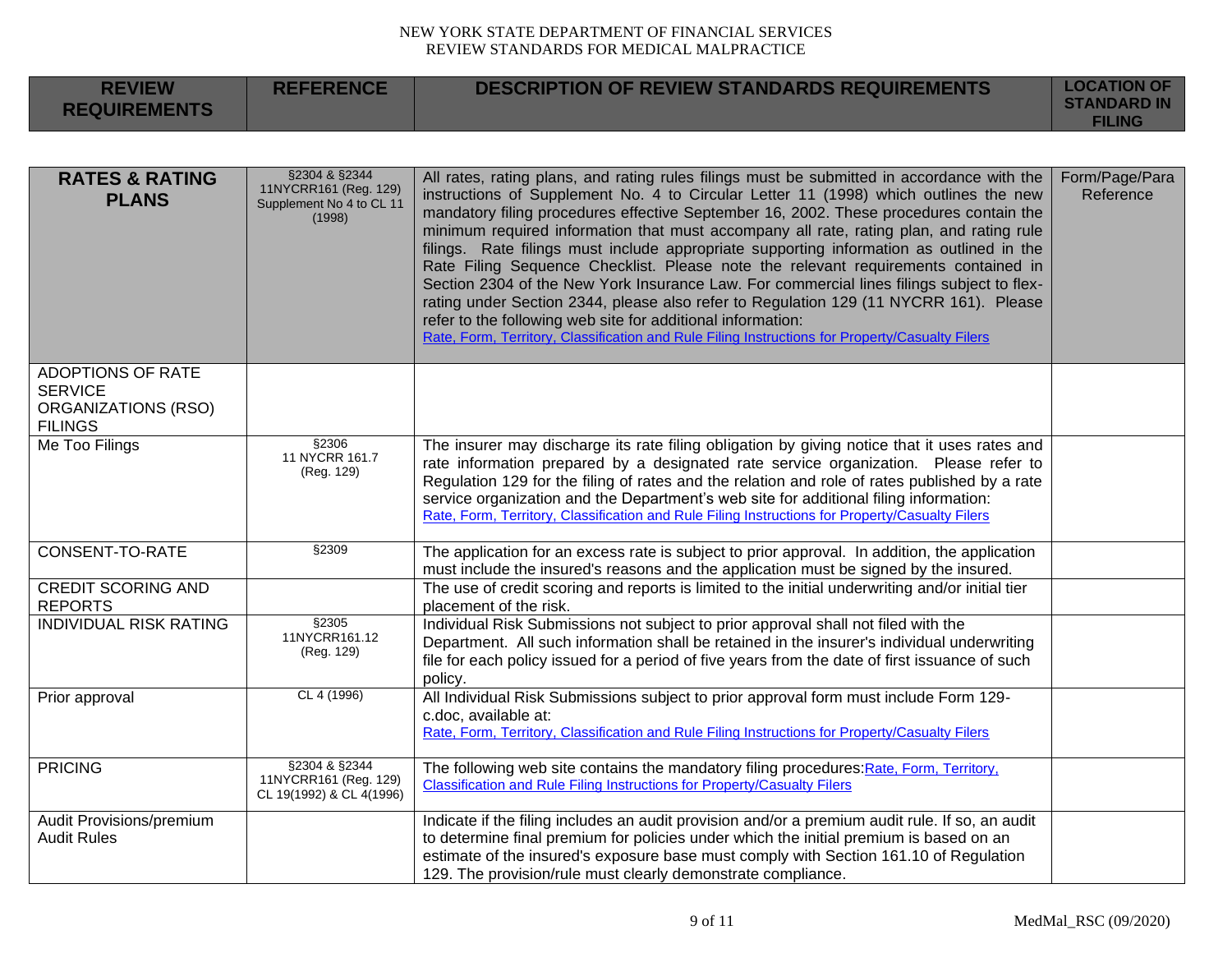| <b>REVIEW</b><br><b>REQUIREMENTS</b> | <b>REFERENCE</b>           | <b>DESCRIPTION OF REVIEW STANDARDS REQUIREMENTS</b>                                              | <b>LOCATION OF</b><br><b>STANDARD IN</b><br><b>FILING</b> |
|--------------------------------------|----------------------------|--------------------------------------------------------------------------------------------------|-----------------------------------------------------------|
|                                      |                            |                                                                                                  |                                                           |
| Minimum Premium Rules                |                            | Minimum Premium Rules- the submission should evidence the relationship between the               |                                                           |
|                                      |                            | amount charged as a minimum premium and the costs associated with producing the                  |                                                           |
|                                      |                            | policy or coverage. Return Premium/Minimum Earned Premium Rules - the submission                 |                                                           |
|                                      |                            | should specify that the policy will be pro-rated or short-rated due to mid-term termination      |                                                           |
|                                      |                            | of the policy. Premium may be considered fully earned only for policies insuring special         |                                                           |
|                                      |                            | events that are only a few days in length.                                                       |                                                           |
| <b>Multi Tiering</b>                 |                            | Eligibility requirements for each tier must be submitted. The tier eligibility requirements      |                                                           |
|                                      |                            | must be specific and mutually exclusive, so that no insured would be eligible for more           |                                                           |
|                                      |                            | than one tier. The rate effects of the tier eligibility requirements should not be duplicated in |                                                           |
|                                      |                            | any rating plans. Justification must be provided for the rate differential for each tier.        |                                                           |
| <b>Payment Plans</b>                 |                            | Payment plans are outside of the rating structure, and do not have to be filed with the          |                                                           |
|                                      |                            | Department or included as part of the manual rates.                                              |                                                           |
| Physician and Surgeon Risk           | 11NYCRR152 (Reg. 124)      | Any risk management credit must be in accordance with an approved "Qualified Risk                |                                                           |
| <b>Management Credits</b>            |                            | Management Program" as defined by Department Regulation 124.                                     |                                                           |
| Physicians and Surgeons              | 11NYCRR70 (Reg. 101)       | Rates for physicians and surgeons medical malpractice insurance are established by the           |                                                           |
| rates                                |                            | Superintendent.                                                                                  |                                                           |
| <b>Renewal Discounts</b>             |                            | Renewal Discounts or credits due to the insured's longevity with the company are not             |                                                           |
|                                      |                            | permitted for Commercial Liability coverage.                                                     |                                                           |
| Service Charges                      |                            | Late payment fees, reinstatement fees, and premium installment fees are to be classified         |                                                           |
|                                      |                            | as service fees that are outside of the rating structure, and do not have to be filed with the   |                                                           |
|                                      |                            | Department or included as part of the manual rates.                                              |                                                           |
| <b>RATING PLAN</b>                   | §2344                      | Rating plans are subject to prior approval. Even if the insurer is adopting a rating plan        |                                                           |
| <b>REQUIREMENTS</b>                  | 11NYCRR161.8 (Reg.<br>129) | from a Rate Service Organization (RSO) without modification, such plan is subject to the         |                                                           |
|                                      |                            | prior approval requirements.                                                                     |                                                           |
| <b>Composite Rating</b>              |                            | For rating plan rules and standards, please refer to Regulation 129 and item RP-1 and            |                                                           |
|                                      |                            | RP-2 of the Rate Filing Sequence Checklist, available at: Rate, Form, Territory,                 |                                                           |
|                                      |                            | Classification and Rule Filing Instructions for Property/Casualty Filers.                        |                                                           |
| <b>Expense Reduction Plan</b>        |                            | For rating plan rules and standards, please refer to Regulation 129 and item RP-1 and            |                                                           |
|                                      |                            | RP-2 of the Rate Filing Sequence Checklist, available at: Rate, Form, Territory,                 |                                                           |
|                                      |                            | Classification and Rule Filing Instructions for Property/Casualty Filers.                        |                                                           |
|                                      |                            |                                                                                                  |                                                           |
| <b>Experience Rating</b>             |                            | For rating plan rules and standards, please refer to Regulation 129 and RP-1, RP-2, ERP-         |                                                           |
|                                      |                            | 1, ERP-2, and ERP-3 of the Rate Filing Sequence Checklist, available at: Rate, Form,             |                                                           |
|                                      |                            | Territory, Classification and Rule Filing Instructions for Property/Casualty Filers.             |                                                           |
|                                      |                            |                                                                                                  |                                                           |
| Loss Rating                          |                            | For rating plan rules and standards, please refer to Regulation 129 and item RP-1 and            |                                                           |
|                                      |                            | RP-2 of the Rate Filing Sequence Checklist, available at: Rate, Form, Territory,                 |                                                           |
|                                      |                            | Classification and Rule Filing Instructions for Property/Casualty Filers.                        |                                                           |
|                                      |                            |                                                                                                  |                                                           |